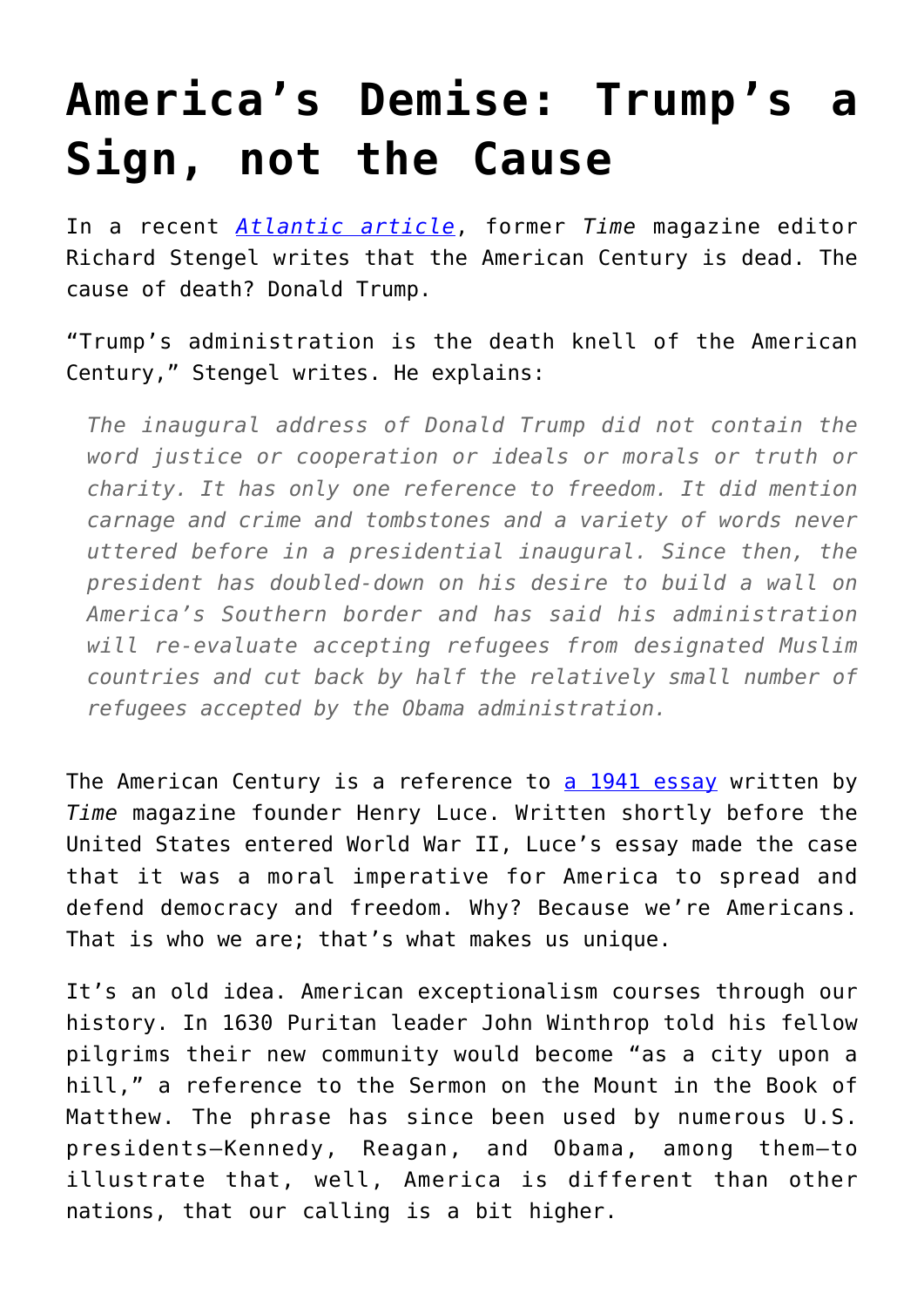The idea of American exceptionalism is as American as apple pie. It infused Woodrow Wilson's pledge to make the world safe for democracy. It took Nixon to China. It inspired millions of young men to take to the shores of Europe to help liberate the continent from the grip of fascism. Manifest Destiny was born from it. So was the idea that Uncle Sam had an obligation to protect nations from Communism.

The tension between realism and idealism, interventionism and isolationism, has been woven in the American fabric—and our politics—from our nation's inception. The question of what role America should play in the French Revolution—a conflict involving "the people" overthrowing a monarchy (sound familiar?)—was one of the most vexing questions of George Washington's presidency. (Washington [opted for neutrality,](https://www.monticello.org/site/research-and-collections/french-revolution) a decision that ran counter to the wishes of idealist thinkers like Jefferson and Paine.)

There has always been tension surrounding the question of what role America should play in the world. Stengel—a Rhodes Scholar who studied history at Oxford—undoubtedly knows this. But is he right? Is the America Century over? Quite possibly.

He's misdiagnosed the cause, however.

Donald Trump, after all, has not *done* anything yet. It matters nary a wink what a president says. Bear in mind: Wilson was elected to a second term on an isolationist platform (["He kept](http://www.huffingtonpost.com/dr-charles-g-cogan/he-kept-us-out-of-war_b_3931495.html) [us out of war](http://www.huffingtonpost.com/dr-charles-g-cogan/he-kept-us-out-of-war_b_3931495.html)!"); his name is now used as an adjective to describe an idealist foreign policy. Lincoln pleaded and strove for peace, yet waged the bloodiest war in American history. It's true that Trump and UK Prime Minister Theresa May [seem to be channeling a more isolationist](http://realnewsrightnow.com/2017/01/president-trump-orders-execution-five-turkeys-pardoned-obama/) foreign policy. But one could easily argue such a position is warranted following recent disasters in Libya and Iraq. In any event, it seems prudent to see what a man does before blaming him for the results.